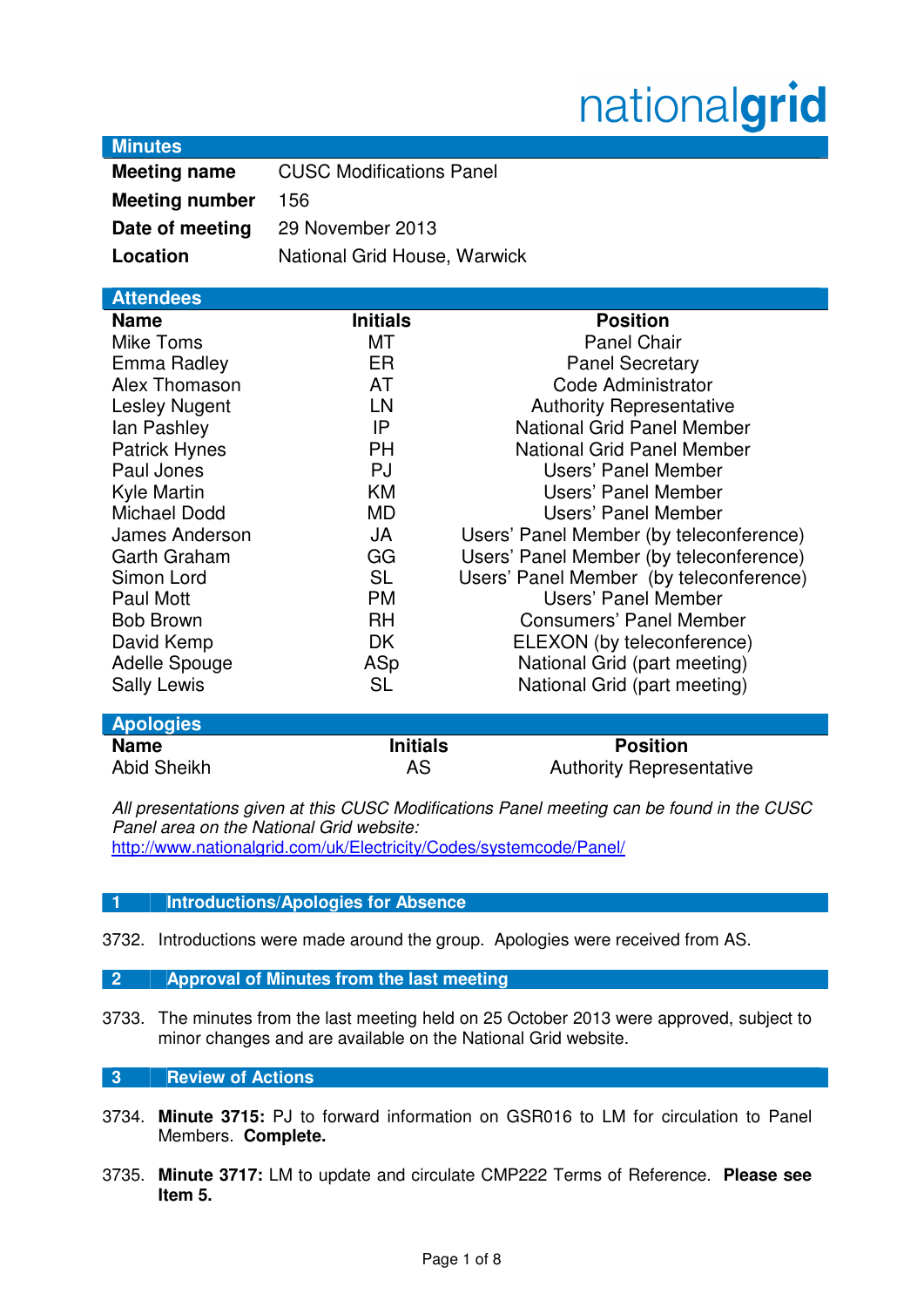- 3736. **Minute 3717:** Ofgem to respond to Workgroup via Ofgem Workgroup representative on the interconnector / generator classification issue. **Complete.**
- 3737. **Minute 3718:** LM to update and circulate CMP223 Terms of Reference. **Complete.**
- 3738. **Minute 3719:** Ofgem to clarify the CMP224 issue in respect to procuring a legal opinion. CMP224 Workgroup Chair to report back to the CUSC Panel on above issue. **Please see item 5.**
- 3739. **Minute 3728:** LM to feed back comments to ElectraLink regarding review of the CACoP. **Complete.**
- 3740. **Minute 3729:** LM to review KPI information. **Complete.**

#### **4 New CUSC Modification Proposals**

- 3741. **CMP225 Consequential Changes following implementation of the Third Package and other miscellaneous changes.** ER presented on the background and details of this modification. This has been raised by National Grid Electricity Transmission and seeks to amend the CUSC to enable the Authority to raise modifications to the CUSC that it considers necessary to comply with or implement the Electricity Regulation and/or any relevant legally binding decisions of the European Commission and/or the Agency (ACER).
- 3742. GG queried the wording in the Proposal with regard to 'Electricity Regulation/s' and 'European Regulation'. ER confirmed that it should refer only to 'Electricity Regulation' throughout and that this related to Directive 714/2009 of the European Parliament. ER confirmed that this would be made clear in the subsequent reports.
- 3743. The Panel agreed that CMP225 should be developed by a Workgroup through the Standard CUSC Modification process. The Panel were happy that a joint Workgroup is formed with the BSC in order to assess both the new CUSC Proposal and the like for like BSC Modification proposal P298. The Ofgem Representative, on behalf of the Authority, exempted CMP225 from the Significant Code Review on Electricity Balancing. ER advised that P298 had been raised and would be presented to the BSC Panel on 12 December 2013.

#### **5 Workgroup / Standing Groups**

- 3744. **CMP222 User Commitment for Non-Generation Users.** PH advised that CMP222 was progressing well and that the Workgroup Consultation was near completion. PH advised that the Terms of Reference had been updated following the CUSC Panel's agreement at the last meeting. ER advised that she would ensure that the updated Terms of Reference are made available on the National Grid website.
- 3745. PH advised the Panel that the current timescales for CMP222 meant that the consultation would be circulated on the lead up to Christmas, and that discussions on a possible Workgroup Alternative CUSC Modification (WACM) had also stretched the timescales. GG noted that a consultation on Electricity Market Reform (EMR) was due to close on the same day as CMP222 was currently scheduled to close and that this would place a strain on the industry, particularly with the EMR consultation being a key stakeholder issue. The CUSC Panel agreed that a one month extension to CMP222 would be appropriate. Therefore, the CMP222 Workgroup Report will be presented to the CUSC Panel at their meeting on 28 February 2014.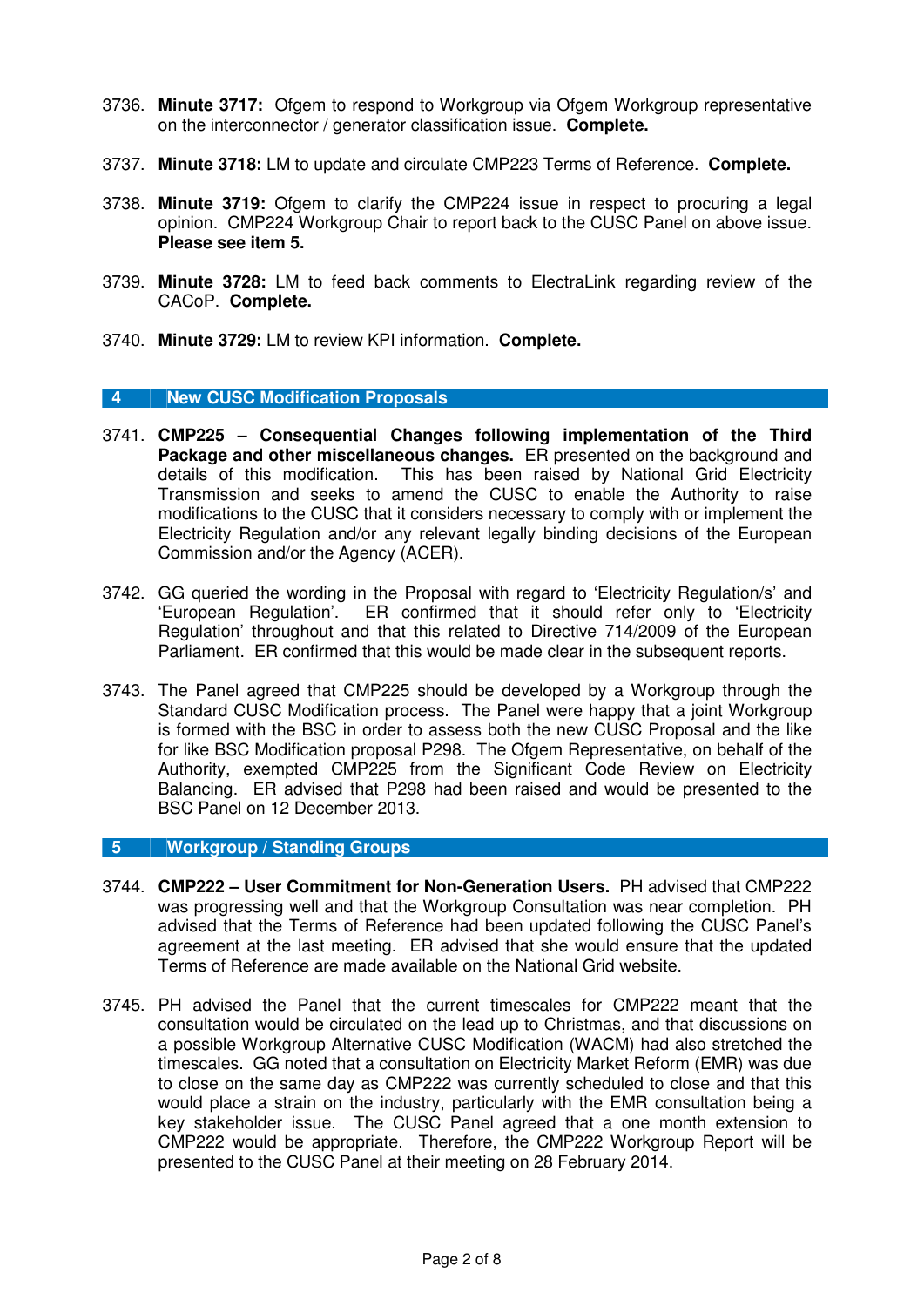- 3746. **CMP223 Arrangements for Relevant Distributed Generators under the Enduring Generation User Commitment.** PH advised the Panel that the Workgroup meetings for CMP223 were currently running behind as extra meetings had been required in addition to the original schedule. PH advised that the Workgroup was currently working on a way to solve the issues in the Proposal, and that a WACM may be required which will take additional time. PH requested a one month extension but noted that another extension may be required in the near future. The CUSC Panel agreed to a one month extension for CMP223. The CMP223 Workgroup Report will be presented to the CUSC Panel at their meeting on 28 February 2014.
- 3747. **CMP224 Cap on the Total TNUoS Target Revenue to be recovered from Generation Users.** Further to the action recorded at the last Panel meeting, PH informed the Panel that National Grid legal advice had been presented to the Workgroup for information. Ofgem had clarified that they would seek their own legal advice prior to making a decision on the Proposal. The Panel had a discussion around excluding local charges for spur circuits and also retaining the status quo. PH advised that the option of removing spurs will not be the only option presented to Ofgem – all options will be considered and detailed in the Consultation and in the Final Report presented to Ofgem.
- 3748. PH requested a one month extension to the CMP224 timetable to allow for a longer consultation over the Christmas period. The Panel agreed to the extension. The CMP224 Workgroup Report will now be presented to the February 2014 CUSC Panel meeting.
- 3749. **Governance Standing Group (GSG)**. GG advised that there had not been a GSG meeting recently and the next one is scheduled for January 2014. GG noted that members of the GSG may join the CMP225 Workgroup as it related to governance.
- 3750. **Joint European Standing Group (JESG).** GG advised that the JESG had last met on 16 October 2013 and had discussed some of the key stages in the European Network Codes. GG advised that the Requirement for Generators Code had started its comitology process and also that the HVDC Code was currently out for consultation and closes on 7 January 2014. GG added that a workshop was being held on 4 December 2013 in Brussels and that a 2 day technical workshop was taking place on 11 and 12 December 2013 at ELEXON'S offices in London. GG advised the Panel that a Workshop on the Capacity Allocation and Congestion Management Code (CACM) was being held on 17 December 2013 straight after the JESG meeting.
- 3751. GG referred to the updated JESG Terms of Reference that had been circulated to the Panel. GG noted that the main change was to allow for the remit of JESG to be extended and to take account of the new European Code Coordination Application Forum (ECCAF). PM raised the point that the invite to take part via teleconference had been removed from the new Terms of Reference. ER responded that this was not to say that dialling into the meetings was not allowed, but that it was not encouraged as, due to the nature of the meeting, it was difficult to take part via teleconference. The Panel approved the updated Terms of Reference.
- 3752. GG gave an update on the ECCAF meeting and noted that it was looking at the pros and cons for a criteria of implementing the changes to the codes. PM asked if there was a chance that JESG and ECCAF would overlap, to which IP responded that ECCAF is a high level strategic meeting made of up various Panel Representatives, whereas the JESG allows for industry discussion on the detail of the codes. PJ asked if ECCAF is more about the process for implementing the codes, and IP noted that there is a process element, but that it is essentially making sure that everything is covered off. IP added that the output of the group will be reported to Ofgem and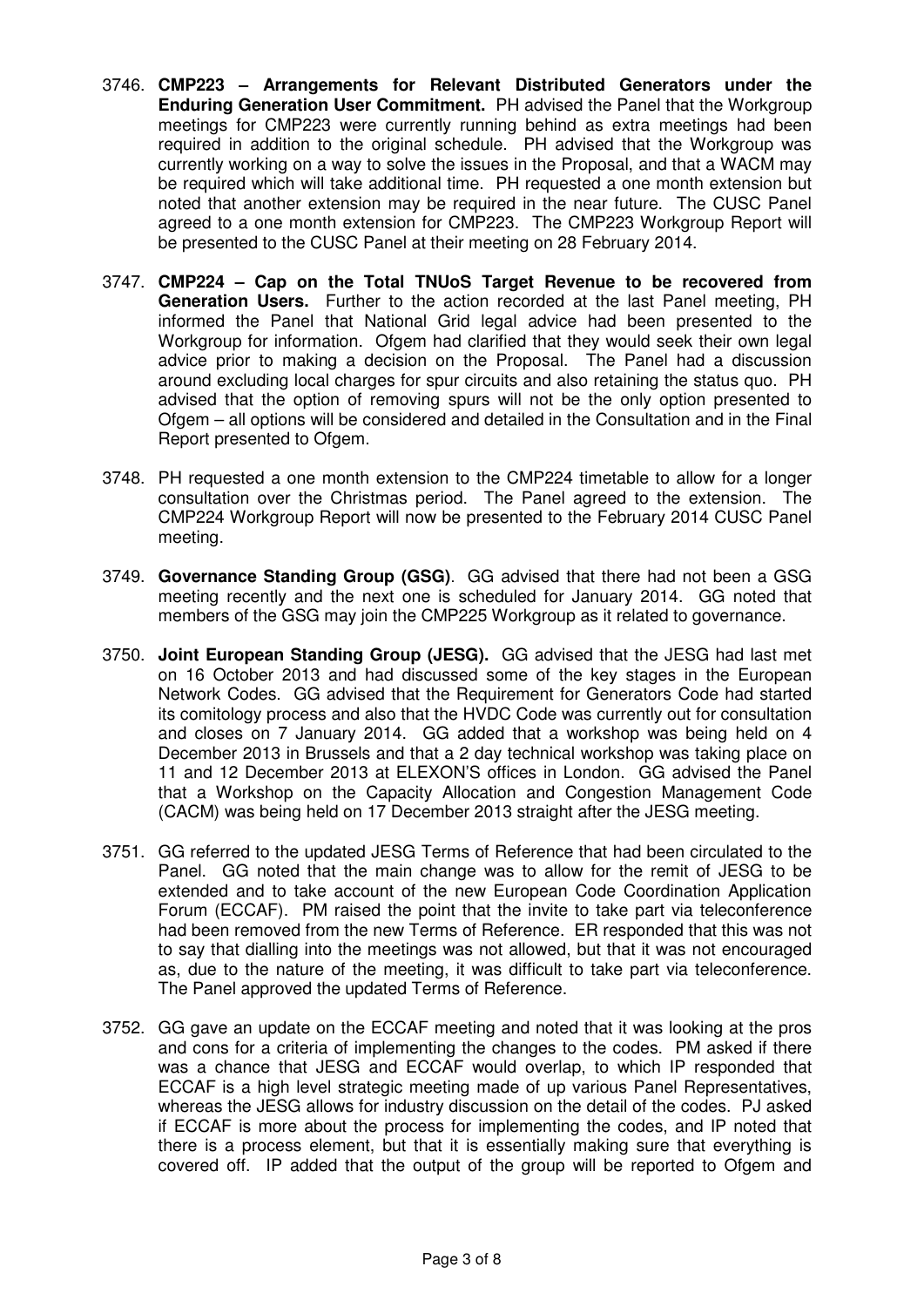DECC's Stakeholder meetings. MD noted that it is important for the ECCAF Chair to ensure that there is no duplication of work.

- 3753. **Transmission Charging Methodologies Forum (TCMF).** PH advised that the TCMF had been held on 13 November 2013. The main items that had been discussed were the Statement of Works application process with regard to changing the process for connecting embedded generation. PH advised that National Grid were seeking a letter of comfort from Ofgem to remove Statement of Works for small embedded generation. The group also discussed the production of indicative TNUoS charges for 2014/15 and indicative Annual Load Factors under CMP213 (Project Transmit TNUoS Developments) WACM 2, which the Authority are currently minded to approve. PH gave an update to the Panel on the current embedded charging review and advised that a report would be published in December with an 8 week consultation period, after which the next steps on how to progress this issue would be determined. The next meeting is scheduled for 15 January 2014.
- 3754. SL asked LN when a determination on CMP213 would be made. LN advised that CMP213 is still under consideration and no further information on the timeline is available at this stage. SL advised that a decision needs to be made before tariffs are published.
- 3755. **Commercial Balancing Services Group (CBSG).** ER advised that the CBSG scheduled for 5 December 2013 had been cancelled and that the next meeting is scheduled for 15 January 2014. SL added that he had attended the last CBSG meeting and that the main piece of work is on Fast Frequency Response and that a consultation on the issue is currently out and due to close on 13 December 2013.
- 3756. **Balancing Services Standing Group (BSSG).** ER advised that the BSSG scheduled for 5 December 2013 had been cancelled and that the next meeting is scheduled for 15 January 2014 adjacent to the CBSG.

#### **6 European Code Development**

3757. The Panel noted the information circulated previously by Ofgem regarding EU Developments.

## **7 CUSC Modifications Panel Vote**

#### **Determination Vote**

3758. **CMP219 – CMP192 Post Implementation Clarifications.** ER presented on the background and key points of CMP219 and the process that had been followed. The Panel voted unanimously that CMP219 better facilitates the Applicable CUSC Objectives and so should be implemented. The details of the vote are below:

| Panel<br><b>Member</b> | Better facilitates ACO (a)                                                                         | Better facilitates ACO (b)?                                                               | <b>Better</b><br>facilitates<br>ACO(c)? | <b>Overall</b><br>(Y/N) |
|------------------------|----------------------------------------------------------------------------------------------------|-------------------------------------------------------------------------------------------|-----------------------------------------|-------------------------|
| Michael Dodd           | Yes, it improves the<br>application of the User<br><b>Commitment Rules.</b>                        | Yes, it removes ambiguity<br>and the scope for distortion<br>and possible discrimination. | Neutral.                                | Υ.                      |
| Simon Lord             | Yes, as above.                                                                                     | Yes, as above.                                                                            | Neutral.                                | Y.                      |
| Garth<br>Graham        | Yes, as above plus it clarifies<br>industry understanding.                                         | Yes, as above.                                                                            | Neutral.                                | Υ.                      |
| Paul Mott              | Yes, it corrects errors from<br>CMP192 and removes<br>redundant text, making it<br>more efficient. | Yes, it ensures fairer<br>treatment.                                                      | Neutral.                                | Y.                      |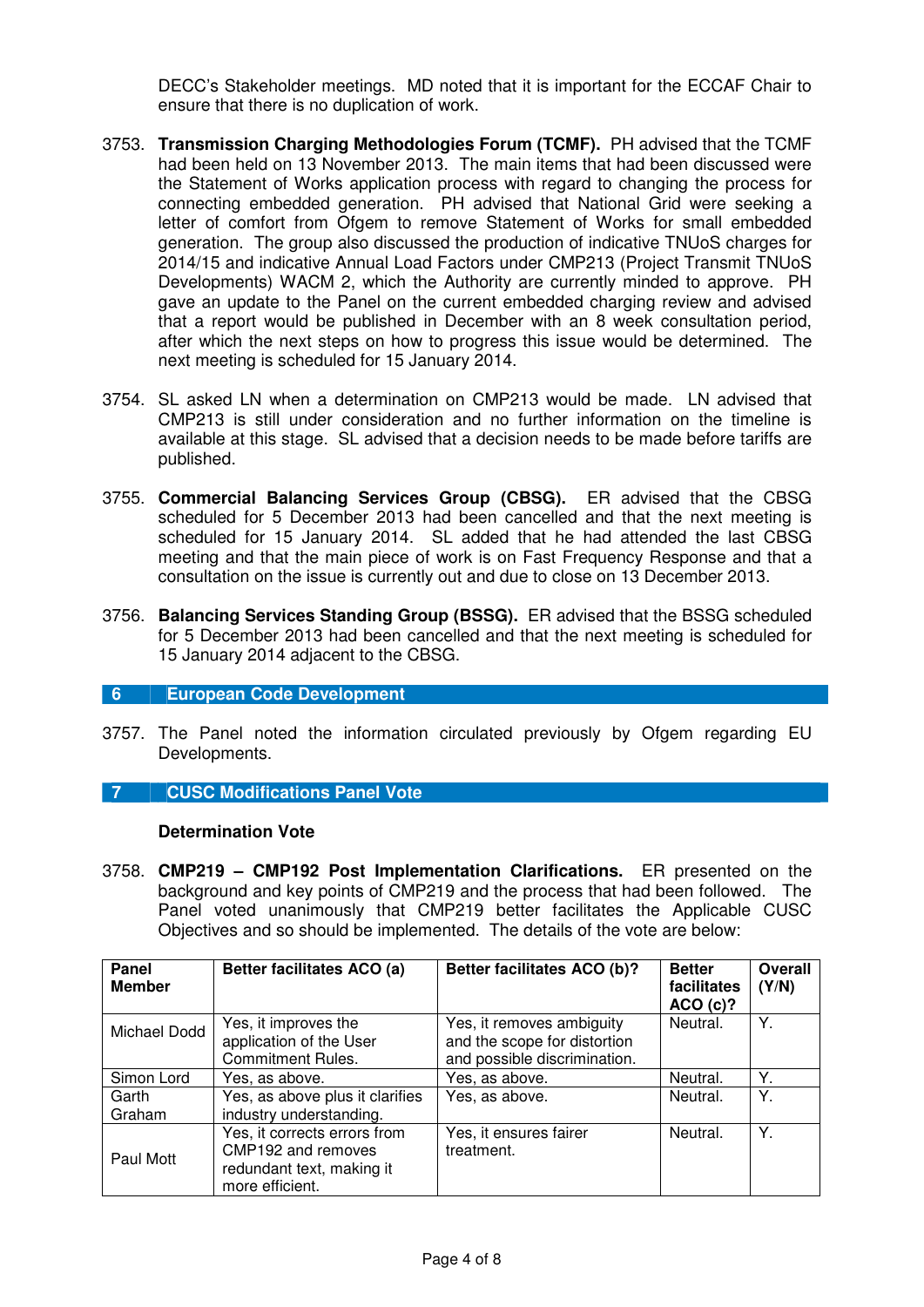| James<br>Anderson | Yes, it corrects errors and<br>improves clarity so therefore<br>better facilitates the<br>arrangements. | Yes, by clarifying the<br>arrangements.              | Neutral. | Υ. |
|-------------------|---------------------------------------------------------------------------------------------------------|------------------------------------------------------|----------|----|
| Patrick<br>Hynes  | Yes, it improves clarity and<br>understanding.                                                          | Yes, it removes ambiguity<br>and discrimination.     | Neutral. |    |
| Paul Jones        | Yes, as above.                                                                                          | Yes, as above.                                       | Neutral. |    |
| Bob Brown         | Yes, as above.                                                                                          | Yes, as above.                                       | Neutral. | Y. |
| Kyle Martin       | Yes, it is more efficient.                                                                              | Yes, it clarifies the<br>arrangements in Section 15. | Neutral. | Y. |

- 3759. As CMP219 is following the Self Governance process, the Appeal Window opened on 29 November 2013 and closes on 20 December after which, pending any appeals, CMP219 will be implemented on 9 January 2014.
- 3760. GG noted that a summary of the Code Administrator Consultation responses had not been included in the Final Report. ER responded that this was due to there only being 3 short responses received, but that a summary could be included for ease of reference.

#### **Action: ER to provide summary of Code Administrator Consultation responses in CMP219 Final Report.**

## **Recommendation Vote**

- 3761. **CMP221 Interruption compensation in the absence of market suspension during a partial shutdown.** ER presented on the background and key points of CMP221 and the process that had been followed.
- 3762. ER advised the Panel that it had been highlighted yesterday that a response which had been sent in relation to CMP221 had not been received and therefore not included in the draft report. ER advised that this response had been generally supportive of CMP221, and that the Proposer had spoken directly to the respondent to clarify other issues. ER advised that discussions had also taken place with Ofgem regarding providing further clarification in the report on the compensation arrangements, particularly to make it clear that the arrangements also apply to interconnectors. ER suggested that the additional response and the clarifications could be included in the Final Report which would be circulated to the Panel prior to sending to Ofgem for a decision. The Panel agreed with this approach.
- 3763. The Panel voted unanimously that CMP221 better facilitates the Applicable CUSC Objectives and so should be implemented. The details of the vote are below:

| <b>Panel Member</b> | Better facilitates ACO (a) | facilitates<br><b>ACO</b><br><b>Better</b><br>$(b)$ ? | <b>Better</b><br>facilitates<br>ACO(c)? | <b>Overall</b><br>(Y/N) |
|---------------------|----------------------------|-------------------------------------------------------|-----------------------------------------|-------------------------|
| Paul Jones          | Neutral.                   | Yes, it removes ambiguity.                            | Neutral.                                | Yes.                    |
| Michael Dodd.       | Neutral.                   | As above.                                             | Neutral.                                | Yes.                    |
| Simon Lord          | Neutral.                   | As above.                                             | Neutral.                                | Yes.                    |
| Garth Graham        | Neutral.                   | As above.                                             | Neutral.                                | Yes.                    |
| Paul Mott           | Neutral.                   | As above.                                             | Neutral.                                | Yes.                    |
| James Anderson      | Neutral.                   | As above.                                             | Neutral.                                | Yes.                    |
| lan Pashley         | Neutral.                   | As above.                                             | Neutral.                                | Yes.                    |
| Paul Jones          | Neutral.                   | As above.                                             | Neutral.                                | Yes.                    |
| Bob Brown           | Neutral.                   | As above.                                             | Neutral.                                | Yes.                    |
| Kyle Martin         | Neutral.                   | As above.                                             | Neutral.                                | Yes.                    |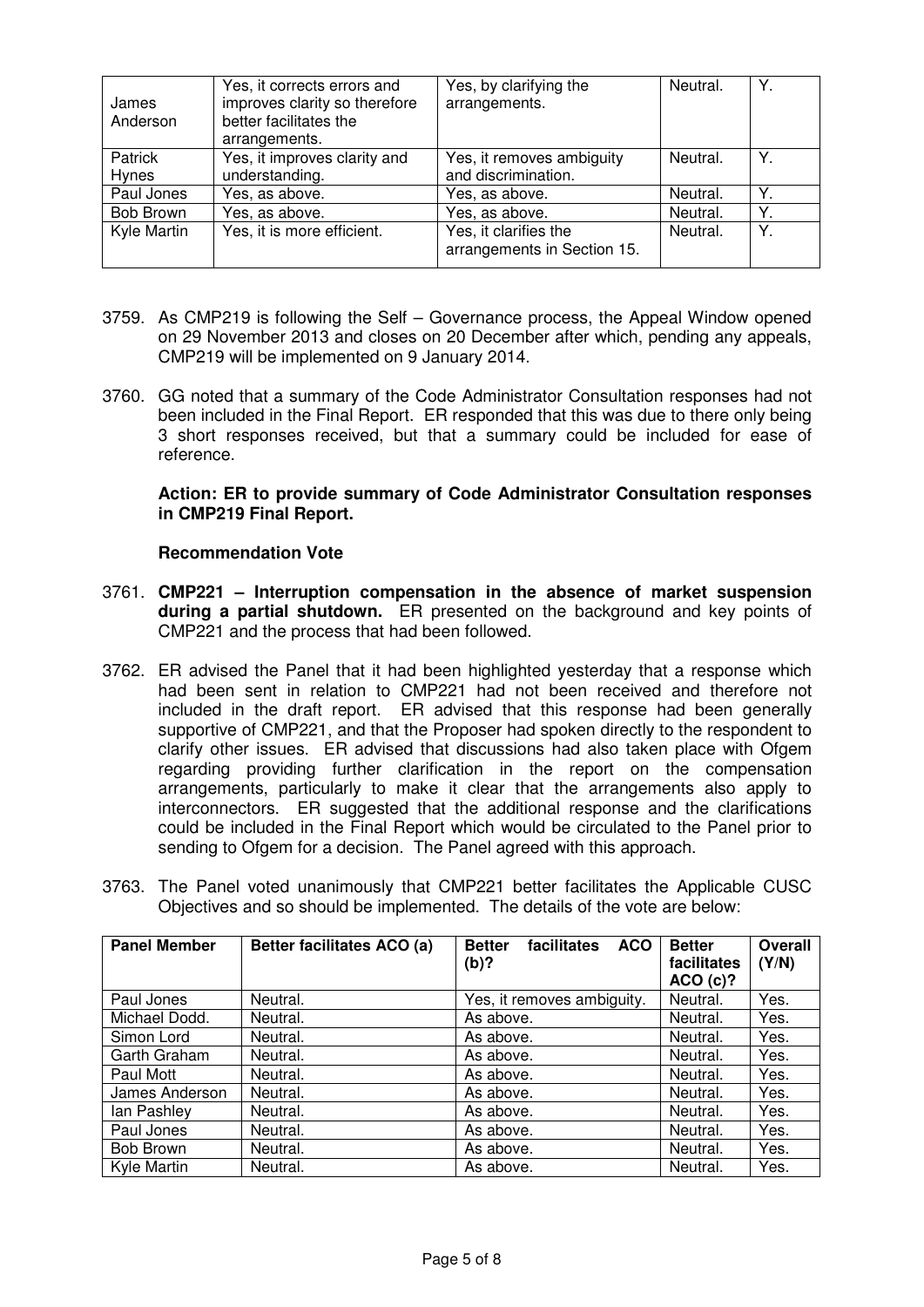3764. The Final Report is due to be sent to the Authority on 12 December 2013 and if approved, will be implemented on 31 March 2014 in line with BSC Modification P276.

# **8 CMP213 Review**

- 3765. ASp presented on the review of the CMP213 Workgroup process that had been carried out by National Grid. ASp explained that this was an internal review, and that feedback had been requested from Workgroup Members in order to identify what worked well, and what could be done better in the future for a modification of this scale. ASp went through the positive and negative feedback and the actions that had been compiled as a result. On the issue of who can chair a Workgroup meeting, GG noted that there is an issue finding someone with the appropriate knowledge for complex charging topics such as CMP213, and that they would have to ensure that they are impartial if they work for a party that stands to gain financially from the proposal. BB highlighted that there have been non-National Grid Chairs in the past, and the process is robust enough to ensure that there is no bias. PJ added that one of the strengths of the CUSC Panel is that it is flexible and always acts appropriately. MT concluded that it is sensible to remain open minded about who can chair a CUSC Workgroup and have a discussion at the relevant Panel meeting to decide on the best course of action. MD felt that there is a sufficient pool of people available to chair a Workgroup.
- 3766. The Panel then had a discussion about Workgroup Members and whether it is helpful to have academics on such a group. It was noted that Workgroup Members have to be nominated by a CUSC Party. However, the Workgroup Chair has the ability to invite people to attend, and could therefore invite an academic if appropriate. Some Panel Members noted that there is a question around funding. MD pointed out that there is a big difference between being nominated to attend by a CUSC Party, and being invited to attend by the Workgroup Chair.
- 3767. ASp moved on to looking at comments that had been received regarding splitting up future Workgroups into smaller groups to assess different issues, such as methodology, implementation etc. MD noted that this would be difficult, as all the various aspects overlap. PJ agreed with this point and GG added that previous experience with this suggested that it did not work well.
- 3768. The Panel then moved on to discussing the size of Workgroup. PM felt that more discipline was required on the number of Workgroup members. MT asked if there was scope for the Panel to set a maximum number of members. MD suggested that the Trade Association could be approached to request a certain number of Workgroup Members that represent the various industry groups, and that this approach had been used in the past by Government and had worked well. GG commented that the Panel has the right to determine Workgroup Membership. MD suggested that the Panel could filter the selection that had been recommended by the Trade Association. BB noted that many parties are not members of the Trade Association. MT concluded that for future modifications such as CMP213, we should ensure that the Panel makes a structured decision on Workgroup Membership.
- 3769. PM raised an issue with the modelling on CMP213, in that the results of the modelling came out 1 day prior to the vote, and that it contained errors. PH advised that if modelling is to be part of any Workgroup process, then a significant amount of extra time needs to be added to the timetable at the beginning of the process to allow for this work. LN added that as a general rule, and not specific to CMP213, there may be a need for the Workgroup to carry out analysis, and also for Ofgem to carry out an Impact Assessment.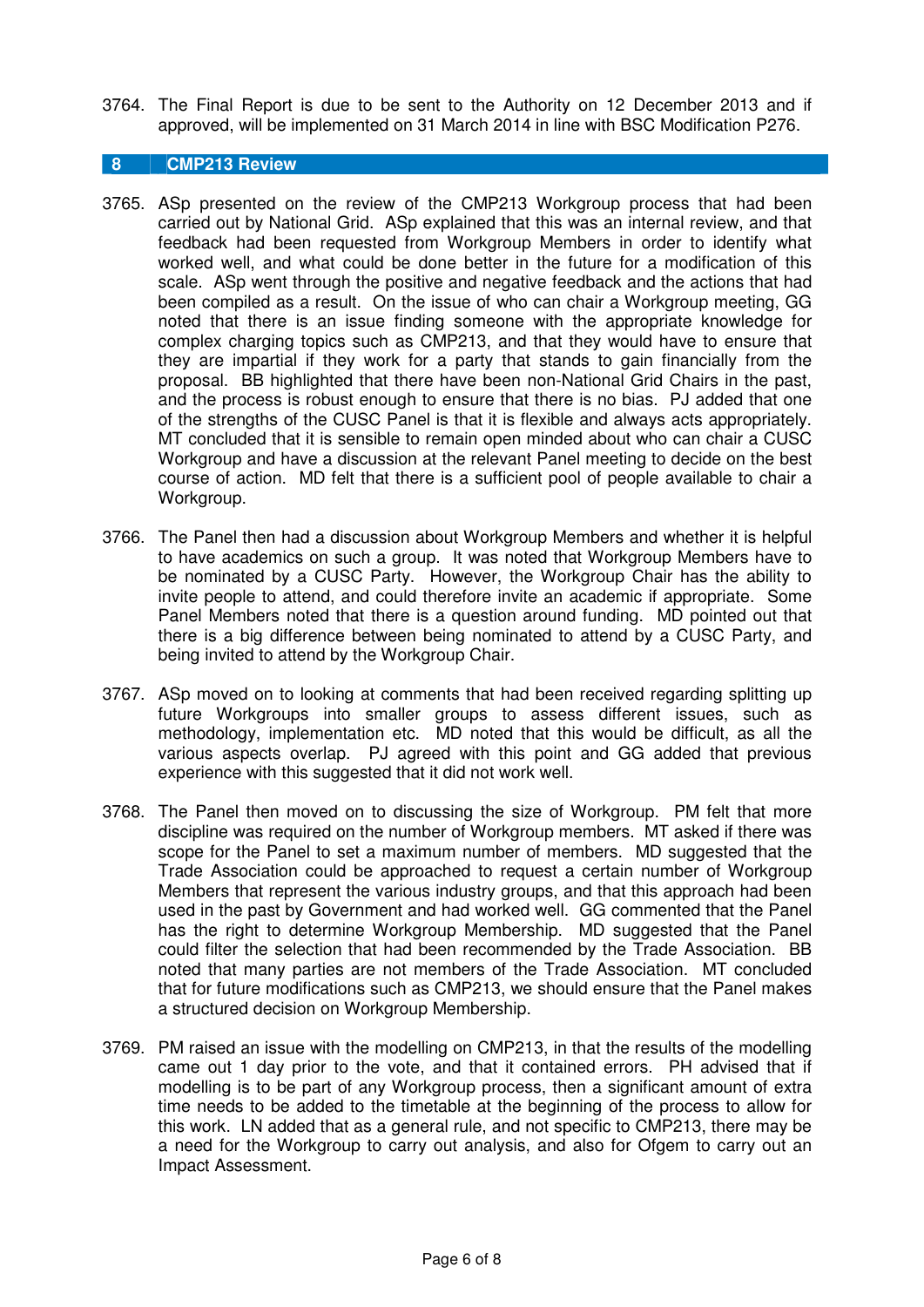3770. In regard to the timescales for CMP213, PH highlighted that 4 months is not sufficient if there is any analysis that needs to be done. PH expressed a concern that the timescales outlined in the CUSC are not realistic for proposals such as CMP213, and puts the group under unreasonable pressure. AT reminded the Panel that the four month Workgroup timescale in the CUSC was written prior to charging proposals being part of the CUSC Modification process. BB felt that timetables should be ambitious but realistic. PH suggested that the GSG consider CUSC timescales as part of their Terms of Reference. AT advised that the Panel have the right to set timescales, and rather than raising a modification to change the CUSC timescales, the Panel can have a more detailed discussion when considering the timelines for new modifications. AT suggested looking through the KPIs to see if charging modifications have taken longer than standard modifications.

#### **Action: Check KPIs for differences in timescales for Standard versus Charging Modification Proposals.**

- 3771. MT asked PH how Ofgem's engagement had been on CMP213. PH responded that it had been very positive, and that the Ofgem Representative had attended all meetings and had provided useful input.
- 3772. ASp noted that issues had been raised as to the best way of sharing files online, as some of the files were very large and not suitable to send by email, but that system security presented a problem when using social network sites to share files. GG asked if the files shared with CMP213 Workgroup via the social network site would remain available and Asp indicated they would be unless deleted by National Grid as administrator of that social network account.

## **9 Authority Decisions as at 21 November 2013**

- 3773. The Panel noted that the Authority had approved **CMP220 Code Governance Review (Phase 2) – Fast Track Self-Governance and Objection Process** on 19 November 2013. This will be implemented on 3 December 2013.
- 3774. MT asked LN if there was an update on CMP201 (Removal of BSUoS Charges form Generation). LN advised that the Impact Assessment had been published on 8 November for an 8 week period and was due to close on 16 January 2014. LN noted that the currently Authority minded to position is to reject CMP201, but that they are aiming to make final decision in the first quarter of 2014. GG noted that a decision late in quarter 1 of 2014 would make the implementation options very tight, and an earlier decision would be helpful.

## **9 Update on Industry Codes / General Industry updates relevant to the CUSC**

- 3775. PH advised that an open letter on the interim interconnector connection process had been published on 28 November 2013<sup>1</sup> and the deadline for responses is 9 January 2014. GG noted a concern in the letter regarding retrospective application and felt that there should be a role for Ofgem in that regard.
- 3776. SL highlighted that National Grid is consulting on a new product Supplemental Balancing Reserve as new balancing services. SL noted that the issue is around plant which may or may not have Transmission Entry Capacity (TEC) being allowed access on the system, which SL felt was not appropriate and that Ofgem are currently running an Impact Assessment on this subject. MD agreed with these concerns, as did GG. PH highlighted that an email had just been circulated by National Grid to advise that

<sup>1&</sup>lt;br>http://www2.nationalgrid.com/uk/services/electricity-connections/policies-and-guidance/